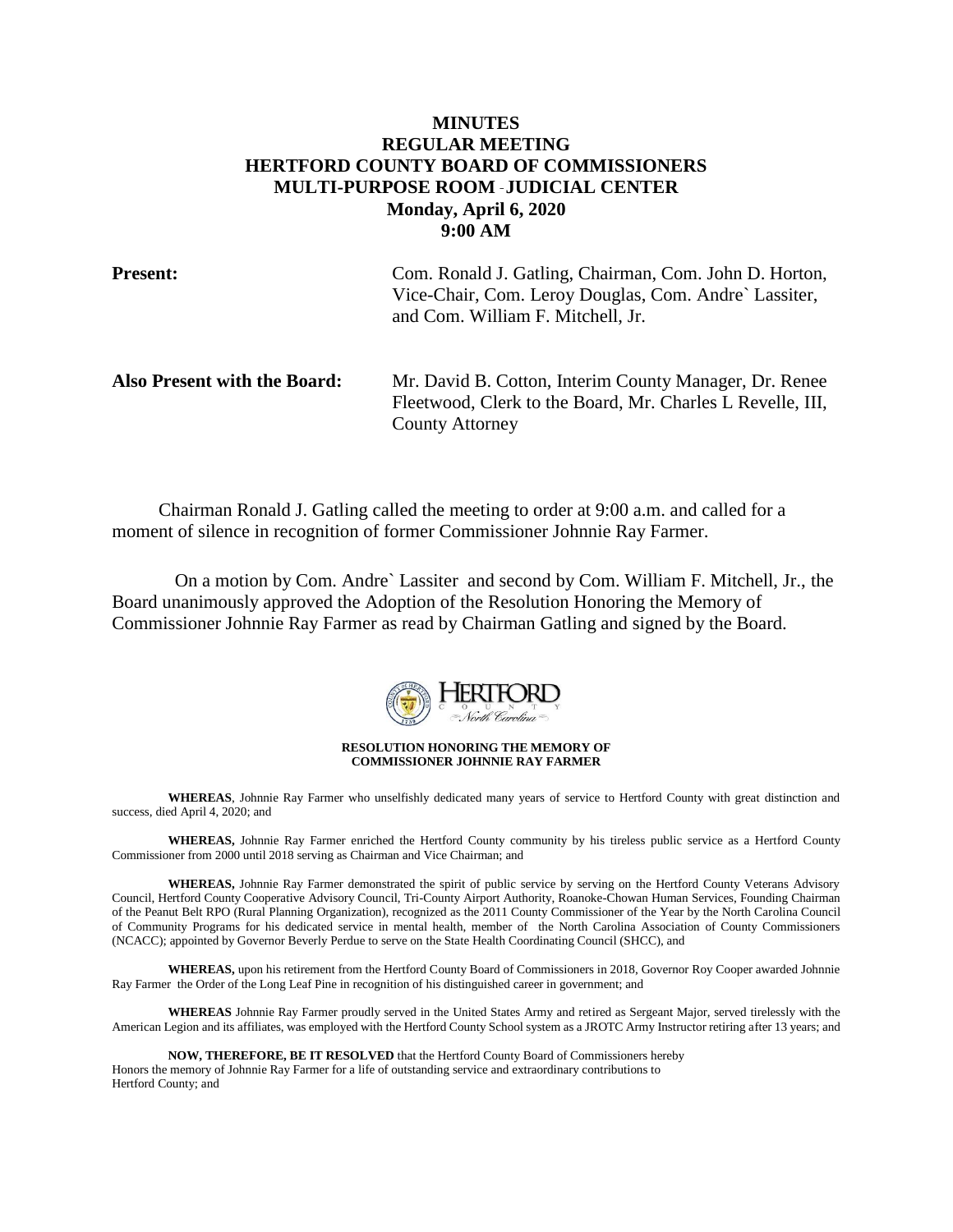BE IT FURTHER RESOLVED that this resolution be spread upon the minutes of the Hertford County Board of Commissioners as a permanent record of the achievements of and respect for one of Hertford County's finest citizens, and that the original be presented to the family of Johnnie Ray Farmer with sincere sympathy and appreciation.

Adopted this the  $6<sup>th</sup>$  day of April, 2020.

Honorable Ronald J. Gatling, Chairman \_\_\_\_\_\_\_\_\_\_\_\_\_\_\_\_\_\_\_\_\_\_\_\_\_\_\_\_\_\_\_\_\_\_\_\_\_\_\_\_ John D. Horton, Vice-Chairman  $(SEAL)$   $\qquad \qquad \qquad$ Leroy Douglas, Commissioner \_\_\_\_\_\_\_\_\_\_\_\_\_\_\_\_\_\_\_\_\_\_\_\_\_\_\_\_\_\_\_\_\_\_\_\_\_\_\_\_ Andre` Lassiter, Commissioner

\_\_\_\_\_\_\_\_\_\_\_\_\_\_\_\_\_\_\_\_\_\_\_\_\_\_\_\_\_\_\_\_\_\_\_\_\_\_\_\_ William F. Mitchell, Jr., Commissioner

Attest:

 $\overline{\phantom{a}}$  ,  $\overline{\phantom{a}}$  ,  $\overline{\phantom{a}}$  ,  $\overline{\phantom{a}}$  ,  $\overline{\phantom{a}}$  ,  $\overline{\phantom{a}}$  ,  $\overline{\phantom{a}}$  ,  $\overline{\phantom{a}}$  ,  $\overline{\phantom{a}}$  ,  $\overline{\phantom{a}}$  ,  $\overline{\phantom{a}}$  ,  $\overline{\phantom{a}}$  ,  $\overline{\phantom{a}}$  ,  $\overline{\phantom{a}}$  ,  $\overline{\phantom{a}}$  ,  $\overline{\phantom{a}}$ Dr. Renee Fleetwood, Clerk to the Board

 On a motion by Com. Mitchell and second by Com. Leroy Douglas, the Board unanimously approved to fly the flags in front of the Courthouse at half-staff as a symbol of respect and mourning for the passing of Com. Johnnie Ray Farmer.

 $\frac{1}{\sqrt{2}}$  ,  $\frac{1}{\sqrt{2}}$  ,  $\frac{1}{\sqrt{2}}$  ,  $\frac{1}{\sqrt{2}}$  ,  $\frac{1}{\sqrt{2}}$  ,  $\frac{1}{\sqrt{2}}$  ,  $\frac{1}{\sqrt{2}}$  ,  $\frac{1}{\sqrt{2}}$  ,  $\frac{1}{\sqrt{2}}$  ,  $\frac{1}{\sqrt{2}}$  ,  $\frac{1}{\sqrt{2}}$  ,  $\frac{1}{\sqrt{2}}$  ,  $\frac{1}{\sqrt{2}}$  ,  $\frac{1}{\sqrt{2}}$  ,  $\frac{1}{\sqrt{2}}$ 

 In memory of Com. Farmer, the Board shared the following sentiments: he was a man of high character and high morals; highly respected in this community; his passing is a loss for Hertford County; he dedicated his service to his country and the Hertford County community, he was a visionary and will be missed.

Invocation was provided by Com. Mitchell.

 Chairman Gatling thanked the Board, Mr. Cotton and Dr. Fleetwood for their patience and support along with local government staff who made adjustments to serve and meet the needs of Hertford County citizens during the COVID-19 Pandemic.

# **CONSENT AGENDA**

 On a motion by Com. Mitchell and second by Com. Lassiter, the Board unanimously approved the Consent Agenda as follows:

- Approved the March 9, 2020 Special Called Meeting Minutes and the March 16, 2020 Regular Meeting Minutes.
- Approved Tax Refund to Charles W. & Patricia Hughes

Refund to Charles W. Hughes & Patricia Hughes for \$180.00, he paid his taxes in full on 12/31/19. After payment, the county Inspector confirmed the structure is an accessory building to the residential dwelling. (No living quarters)Payee: Vendor #1936

• Approved Tax Refund to Michael Lee Morris

Refund to Michael Lee Morris for \$7,280.76. Taxpayer listed leased equipment in error. Also billed on accounts 46074 & 23574. Payee: Vendor #12856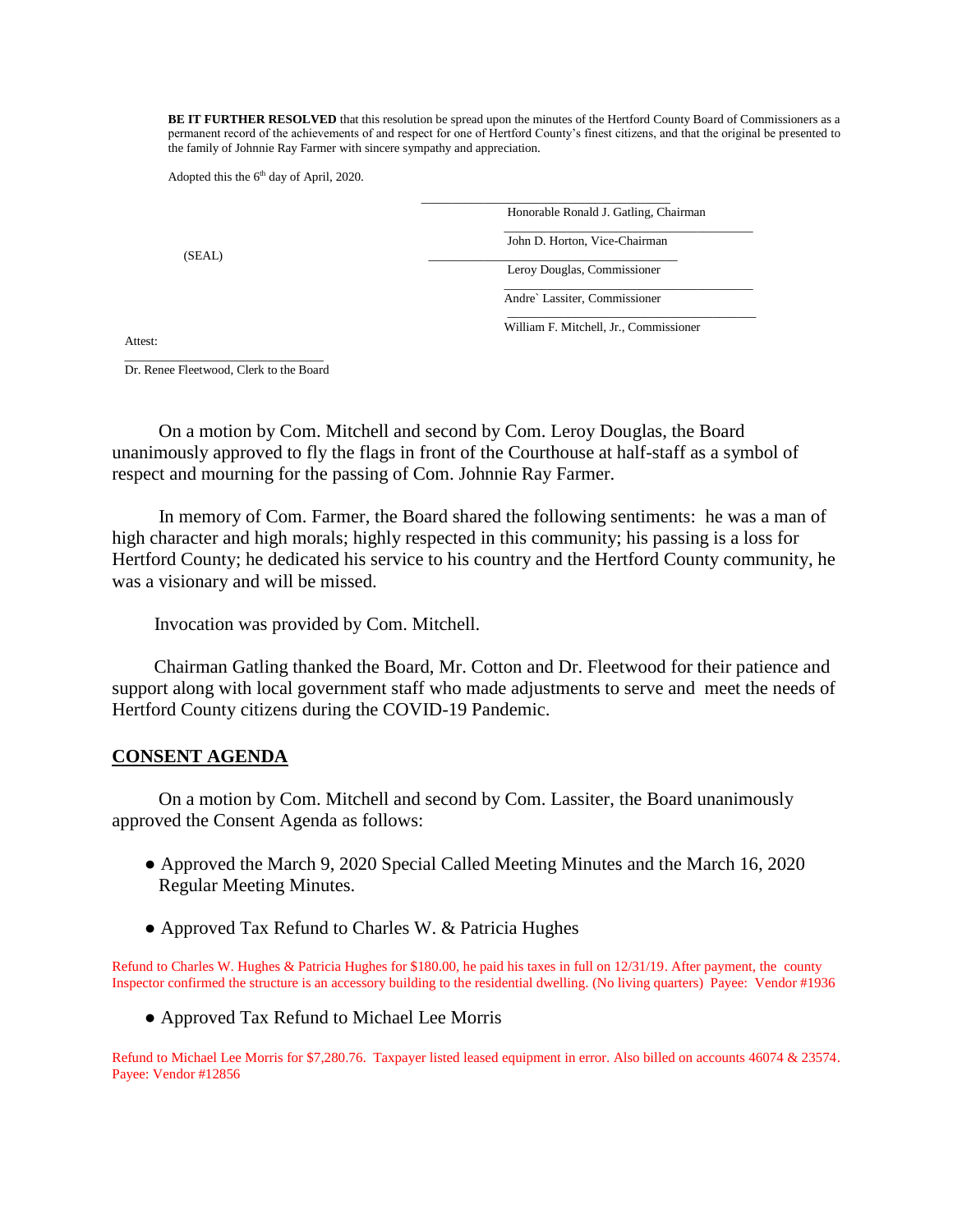● Approved Tax Refund to Cathy L. Pope

Refund to Cathy L. Pope for \$254.28 for overpayment on account as a result of a debt setoff. Payee: Vendor #14004

● Approved Tax Refund to James H. Gilliam, Jr.

Refund to James H. Gilliam Jr. for \$249.00 for overpayment on account as a result of a debt setoff. Vendor #8424

● Approved Tax Levy Releases for March 2020

## **TAX LEVY RELEASES FOR MONTH ENDING March 2020**

|                                                                                                                        |                     | <b>LEVY</b> | <b>VALUE</b>    | <b>TAX</b>                                               |
|------------------------------------------------------------------------------------------------------------------------|---------------------|-------------|-----------------|----------------------------------------------------------|
| <b>AHOSKIE TOWNSHIP</b>                                                                                                | <b>NAME</b>         | <b>YEAR</b> | <b>RELEASED</b> | <b>RELEASED</b>                                          |
| Acct#38433<br>Bill# 19A38433.10<br>Taxpayer listed leased equipment in error. Also billed on<br>accounts 46074 & 23574 | Morris, Michael Lee | 2019        | 1,635,437.00    | G01-\$13,737.68<br>F01-\$654.18                          |
| <b>MURFREESBORO TOWNSHIP</b>                                                                                           |                     |             |                 |                                                          |
|                                                                                                                        |                     |             |                 |                                                          |
| <b>WINTON TOWNSHIP</b>                                                                                                 |                     |             |                 |                                                          |
| <b>MANEY'S NECK TOWNSHIP</b>                                                                                           |                     |             |                 |                                                          |
| <b>ST. JOHN TOWNSHIP</b>                                                                                               |                     |             |                 |                                                          |
| Acct# 50881<br>Bill#19A5953544790<br>Double-Wide double listed on Acct #50881 & Acct #308                              | Artis, Margaret     | 2019        | 25,962          | G01-\$218.09<br>W01-\$90.00<br>W02-\$90.00               |
|                                                                                                                        |                     |             |                 |                                                          |
| Acct # 30583<br>Bill#19A30583.10<br>Trailer being traded SWMH in Nov. 2018 for<br>DWMH taxed in real on same acct.     | Bowser, Juanita     | 2019        | 8,319           | G01-\$69.88<br>W01-\$90.00<br>W02-\$90.00<br>GAR-\$30.00 |
| <b>HARRELLSVILLE TOWNSHIP</b>                                                                                          |                     |             |                 |                                                          |
|                                                                                                                        |                     |             |                 |                                                          |
|                                                                                                                        |                     |             |                 |                                                          |
|                                                                                                                        |                     |             |                 |                                                          |

| TOTAL VALUE APPROVED THIS REPORT (2019 LEVY)<br>TOTAL TAX RELEASED THIS REPORT (2019 LEVY)                                                             | \$1,669,718.00<br>\$14,679.83 |
|--------------------------------------------------------------------------------------------------------------------------------------------------------|-------------------------------|
| TOTAL VALUE APPROVED THIS REPORT (PRIOR LEVY)                                                                                                          | \$                            |
| TOTAL TAX RELEASED THIS REPORT (PRIOR LEVY)                                                                                                            | \$                            |
| TOTAL TAX RELEASED THIS REPORT (W01 COLL/RECYCLE SITE 2019)<br>TOTAL TAX RELEASED THIS REPORT (W02 LANDFILL OPERATON 2019)                             | \$180.00<br>\$180.00          |
| TOTAL TAX RELEASED THIS REPORT (W01 COLL/RECYCLE SITE 2018)<br>TOTAL TAX RELEASED THIS REPORT (W02 LANDFILL OPERATION 2018)<br>Respectfully submitted, | \$<br>\$                      |

*Tammy H. Eason*

Tammy H. Eason, Tax Collector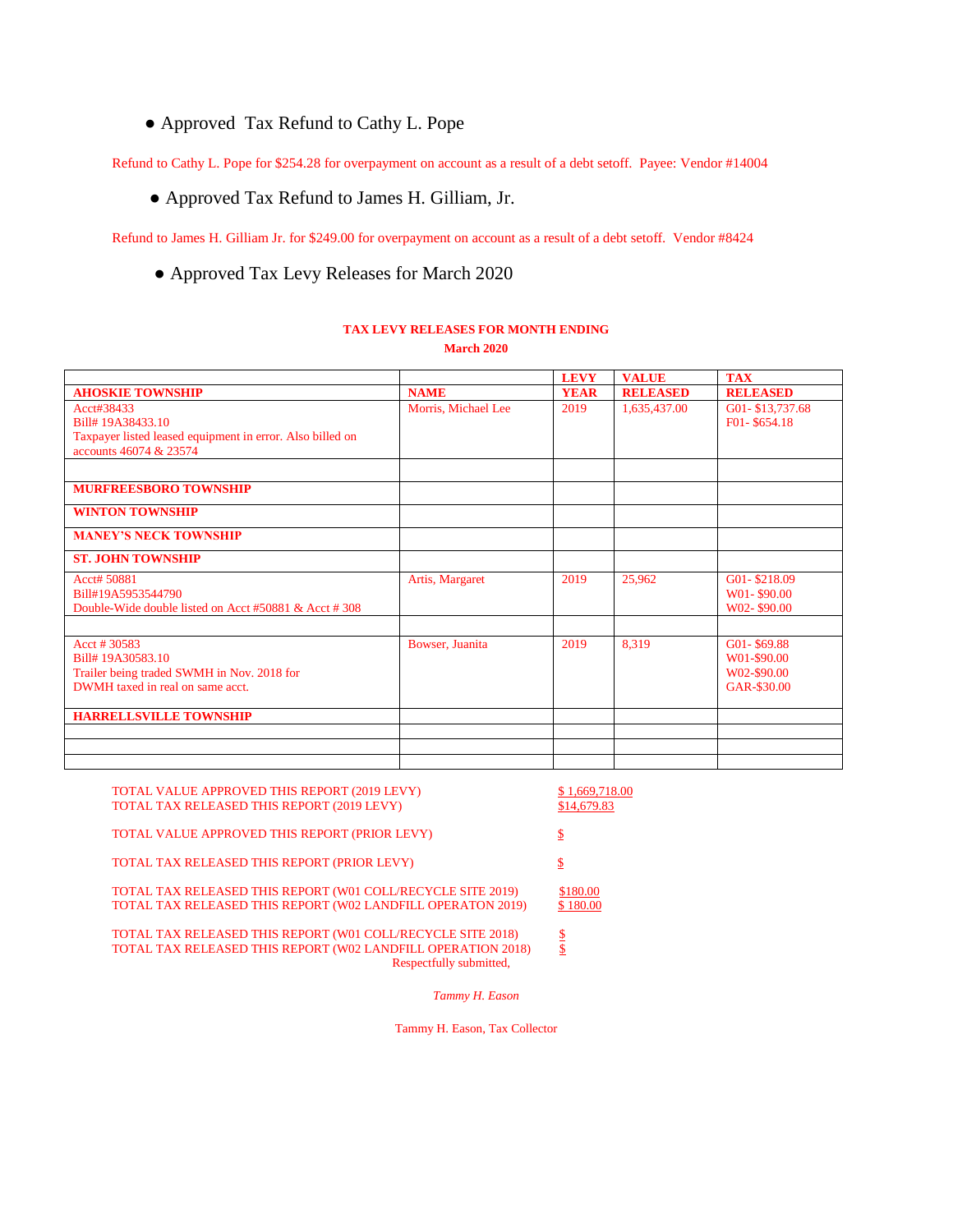# **APPROVAL OF RESOLUTION AUTHORIZING REMOVAL OF CERTAIN PUBLIC RECORD BOOKS KEPT BY THE REGISTER OF DEEDS FOR THE PURPOSE OF REPAIR, RESTORATION AND REBINDING**

 On a motion by Com. Mitchell and second by Com. Lassiter, the Board unanimously adopted the Resolution Authorizing Removal of Certain Public Record Books Kept by The Register of Deeds for the Purpose of Repair, Restoration and Rebinding.



### **RESOLUTION AUTHORIZING REMOVAL OF CERTAIN PUBLIC RECORD BOOKS KEPT BY THE REGISTER OF DEEDS FOR THE PURPOSE OF REPAIR, RESTORATION AND REBINDING**

Resolution No.:

**WHEREAS,** N.C. Gen. Stat. 132-7 provides that books of public records should be copied or repaired, renovated or rebound if worn, mutilated, damaged or difficult to read; and

**WHEREAS,** there is identified certain books of public records maintained by the Register of Deeds in need of repair, restoration and rebinding; and

**WHEREAS,** Kofile Inc. RecordSave is under contract to provide repair, restoration and rebinding of those certain books of public records;

**NOW, THEREFORE, BE IT RESOLVED** BY THE BOARD OF COMMISSIONERS FOR HERTFORD COUNTY, NORTH CAROLINA, that:

**Section 1.** The Register of Deeds is authorized to remove or cause to be removed to the care and custody of Kofile Inc. RecordSave, Document Preservation Specialists for repair, restoration and rebinding the following book of public records:

### **Real Estate Deed Book O, 1884-87**

**Section 2.** The book of public records listed in Section 1. of this resolution may remain in the care and custody of Kofile Inc. RecordSave, Document Preservation Specialists for the length of time required to repair, restore or rebind it. **Section 3.** This resolution is effective upon its adoption.

Adopted the  $6<sup>th</sup>$  of April, 2020.

\_\_\_\_\_\_\_\_\_\_\_\_\_\_\_\_\_\_\_\_\_\_\_\_\_\_\_\_\_\_\_\_\_\_\_

HERTFORD COUNTY BOARD OF COMMISSIONERS

SEAL

The Honorable Ronald J. Gatling, Chairman

Dr. Renee Fleetwood Clerk to the Board

# **INTERIM COUNTY MANAGER'S COMMENTS**

 Mr. David B. Cotton, Interim County Manager, provided the Board with an overview of County operations, State Emergency Management procedures, and FEMA updates in light of the COVID-19 Pandemic. He also shared his satisfaction with the manner in which the community is policing itself by following the instructions of the Governing Body and Governor's Cooper's Executive Orders.

 $\_$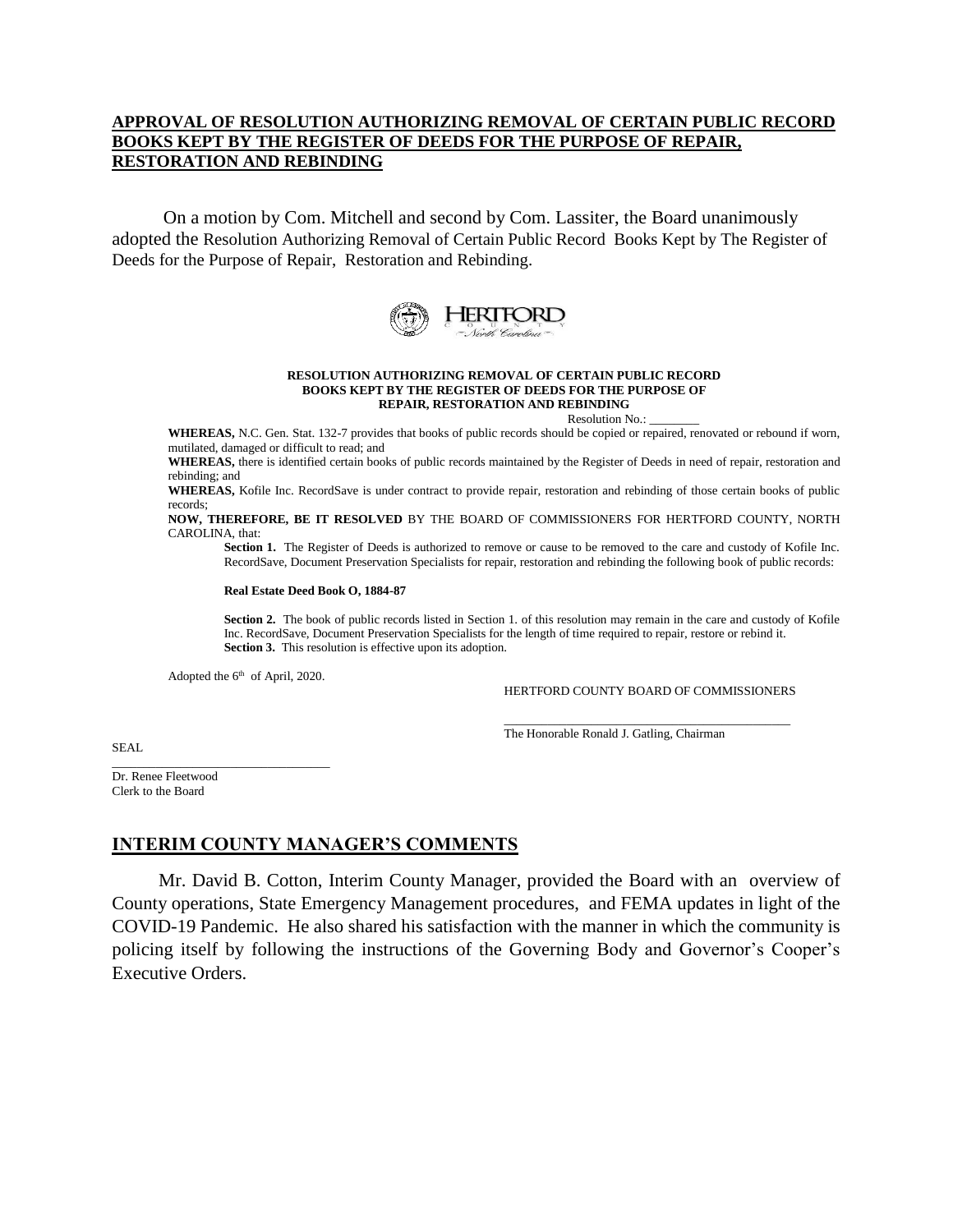# **COMMISSIONERS' COMMENTS**

The Board comments were as follows:

 Com. Lassiter asked Interim Manager Cotton if there would be additional County adjustments made relating to the next 10-days prognosis charted by the Surgeon General's office.

Interim Manager Cotton responded as follows:

- 1) with the community at-large policing itself and the adjustments made in the Dept. of Social Services' he does not foresee any County drastic changes
- 2) County operations are functioning where we need to be
- 3) will continue to consider the safety of the community and staff

 Com. Mitchell shared his concern regarding County employees who may need child care and the high risk and elderly citizens. He requested that the County make sure decisions are made in the best interest of those individuals.

 Com. Douglas commented regarding the County regulating solar farms and citizen complaints with the farms generating low property values in their communities.

 Attorney Revelle advised the Board that the County has guidelines in place and if those are followed, solar farms are allowed. In addition, he will review the guidelines and advise the Board if additional stipulations need to be discussed.

 Vice-Chair John D. Horton entered the Board Meeting during the Commissioners' comments.

# **CLOSED SESSION**

On a motion by Com. Lassiter and a second by Com. Mitchell, the Board unanimously approved to move to Closed Session as allowed under G.S. 143-318.11 (a) (3) to consult with the County Attorney.

Minutes of Closed Session are on file in the Office of the Clerk to the Board.

 On a motion by Com. Lassiter and second by Com. Douglas, the Board unanimously approved to return to Regular Session.

 On a motion by Com. Lassiter and second by Vice-Chair Horton, the Board unanimously approved to convene as the Board of Equalization and Review.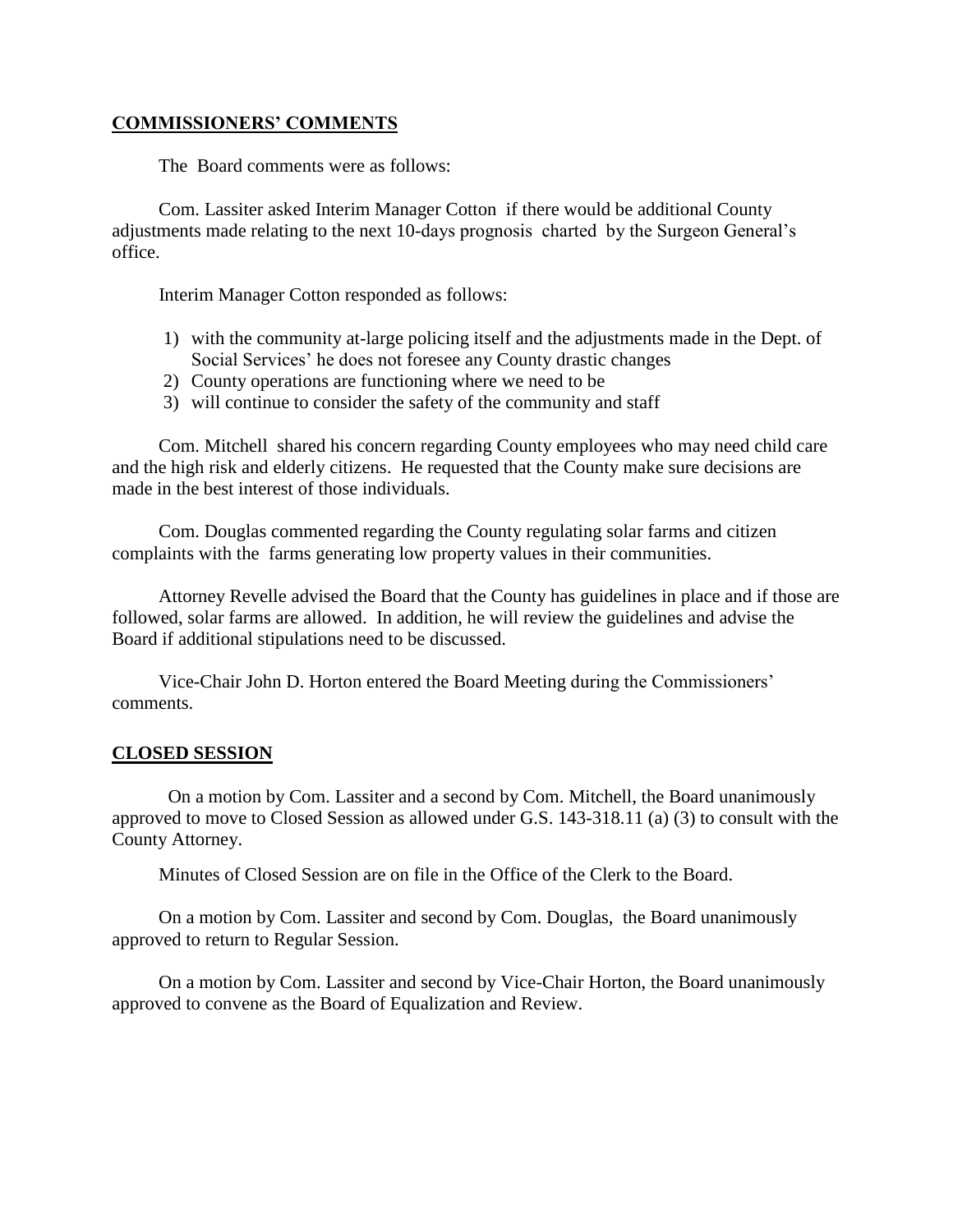# **MEETING OF BOARD OF EQUALIZATION & REVIEW**

Mrs. Sandy Brock, Tax Assessor, reported to the Board of Equalization and Review that there were no evaluation disputes to come before the Board and requested the Board recess until May 4, 2020.

 On a motion by Vice-Chair Horton and second by Com. Douglas, the Board of E & R unanimously approved to recess until May 4, 2020.

 On a motion by Com. Lassiter and second by Com. Mitchell, the Board unanimously approved to return to Regular Session.

On a motion by Vice-Chair Horton and a second by Com. Mitchell, the Board unanimously approved the Temporary Telecommuting Policy and the Temporary Telecommuting Agreement.



## **TEMPORARY TELECOMMUTING POLICY**

## **1.0 POLICY**

Upon approval of the Department Director, Human Resources Director and County Manager: eligible County employees in certain classifications may be permitted or required to perform approved County work functions from locations other than official and traditional government office locations.

## **2.0 PURPOSE**

The County of Hertford's temporary telecommuting policy is designed to address the current COVID-19 outbreak by implementing temporary telecommuting arrangements for employees at an increased risk of contracting COVID-19 provided that work functions are available. Telecommuting is a work alternative that the County may offer to specific employees based on mutual benefit. Telecommuting is not an entitlement but rather an alternative work arrangement intended to prevent the disease from spreading though the workplace. A telecommuting arrangement may include working in an alternate location exclusively or a combination of an alternate location and conventional office. Certain positions, by the nature of their expectations and responsibilities, lend themselves to the possibility of telecommuting; others do not. In all cases, the needs of the County and service to the citizens and internal customers take precedence in decisions relative to telecommuting. Telecommuting does not change the basic terms and conditions of employment with the County and employees are subject to all County policies that apply when working at a County facility. This policy covers the employee's and the County's obligations when the employee works at an alternate location, including the employee's home.

## **3.0 SCOPE**

This policy applies to employees in any position type whose job functions may be performed as effectively in an alternate work location as in a conventional work location as determined by the Department Director in consultation with the County Manager and Human Resource Director.

### **4.0 DEFINITIONS**

- **4.1 Telecommuting** The practice of an employee working at a location other than the conventional office such as the employee's home.
- **4.2 Telecommuter** Employee who works in or from a nontraditional location and conducts County business functions one or more days per week.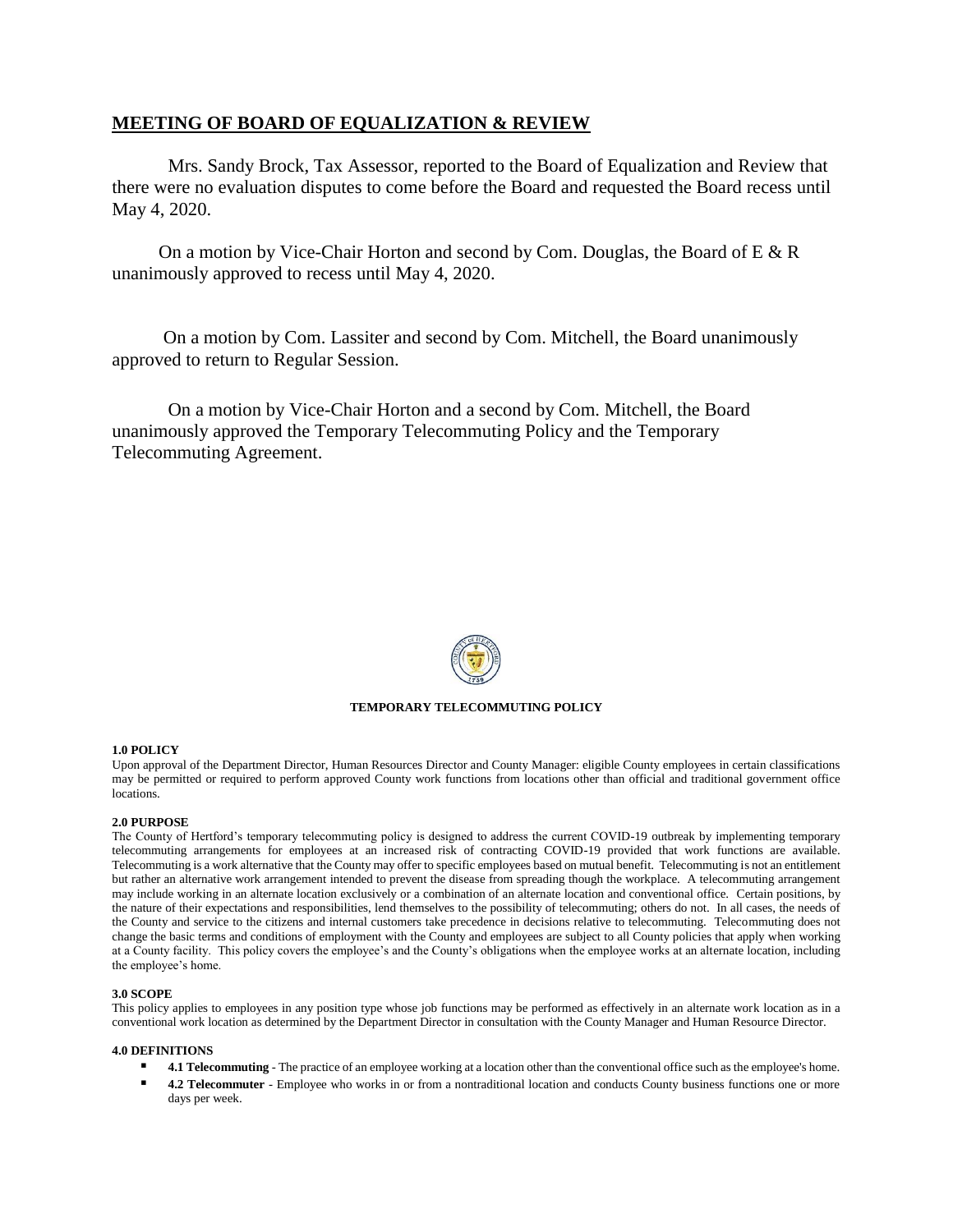## **5.0 ORGANIZATIONAL RULES**

- **5.1 Employee Eligibility** Employee eligibility for telecommuting will be determined based on all of the following:
	- A. The nature of position is one where the expectations can be clearly defined and work performance can be effectively evaluated regardless of where it is performed.
	- B. Employee provides a doctor's note documenting employee's increased risk exposure.
	- C. The nature of the position is analyzed by the department and is recommended as suitable by the Human Resources Director for approval by the County Manager as a telecommuting arrangement.
	- D. The alternate work site is conducive to telecommuting as determined by the requesting department, Information Technology Director, and Human Resources Director.
	- E. The employee's past performance and work habits demonstrate that he/she can work successfully at an alternate work site.
	- F. The telecommuting arrangement does not disrupt service to the public or internal customers.
	- G. The position can function independently and the supervisor can adequately assess the work performance in a telecommuting arrangement.
	- H. Non-exempt positions will not create additional overtime liability with the telecommuting arrangement.

### ▪ **5.2 Implementation:**

#### **A. General Requirements**

1. Offering the opportunity to work at an alternative location is a management option; telecommuting is not a universal employee benefit or entitlement. The employee, supervisor, departmental director or County Manager may terminate telecommuting at any time and for any reason.

2. The telecommuter's conditions of employment with the County remain the same as for non-telecommuting employees and employees are subject to the same policies that apply when working at a County facility.

3. Employee salary, benefits and employer-sponsored insurance coverage will not change as a result of telecommuting.

4. Any change to the schedule must be reviewed and approved in advance by the Department Director and must be communicated to the Human Resources Director and County Manager.

5. While telecommuting, the employee and manager shall decide in advance the method of contact (i.e. telephone, email, video app, etc.) during agreed upon hours. Telecommuters must notify their supervisor if they leave their telecommuting location, as they would inform a receptionist when leaving the traditional office during the work day.

6. Telecommuters are prohibited from conducting face-to-face County business from their personal home.

7. The telecommuting employee has the responsibility for accounting, accurately documenting and reporting time worked to the supervisor.

8. An employee required to attend staff or other meetings must attend even though it may require an employee to report to a County or offsite facility.

9. More specific conditions relating to the employee's telecommuting arrangements are detailed in the **[Telecommuting](http://citynet/hr/HR%20Policy%20Manual%20Documents/b17appendix8.1telecommuntingagreement.doc)  [Agreement](http://citynet/hr/HR%20Policy%20Manual%20Documents/b17appendix8.1telecommuntingagreement.doc)** which must be completed by the employee and his/her supervisor and approved by the Department Director and County Manager.

### **B. Home Office Requirements**

1. Since the employee's home work-space is an extension of the local government work-space, County liability for job-related accidents under Worker's Compensation will continue to exist during the approved work schedule and in the employee's designated work location. To ensure that safe working conditions exist, the employee assumes responsibility for maintaining a safe workplace and safe work behavior during work hours. The employee must certify that his home work space will meet or exceed County standards for telecommuting offices.

2. Restricted-access materials shall not be taken out of the office or accessed through the computer unless approved in advance by the telecommuter's manager. Telecommuters shall have and use locked storage space in the alternate work location to ensure the security of any County related materials approved to be taken out of the office. Some materials, as determined by the County Attorney, are prohibited from being removed from governmental offices; telecommuters who need to access these materials will be required to come to the County departmental location to access them.

3. Any changes to the telecommuter's work-space must be reviewed and approved in writing by the employee's manager prior to any changes.

4. Office supplies for use in telecommuting work-space will be provided by the County through generally accepted practices and procedures, which shall be obtained during the telecommuter's in-office work period.

5. Basic level equipment such as a computer and software will be provided by the County. Provision of Internet access and basic level equipment will generally be provided by the employee and will be determined in writing as a part of the Telecommuting Agreement.

6. County equipment (if any) that is placed in the employee's home office is to be used for County business only. All equipment distributed for telecommuting remains the property of the County. The employee is required to return all County owned telecommuting equipment and related material when the telecommuting arrangement is discontinued.

#### **C. Information Technology Services Requirements:**

1. To ensure hardware and software security, all software used for telecommuting must be approved through the County's Information Technology Director and installed by the Hertford County Data Center (HCDC) Information Technology (IT) personnel on Hertford County issued equipment. Networking can only be established using compatible hardware and software. Only approved communication sources may be accessed using County equipment.

2. Software licensed to the County shall not be duplicated or used on any equipment not approved by the County.

3. Troubleshooting equipment/software problems are the primary responsibility of the telecommuter. However, limited IT support may be provided by the HCDC IT personnel.

4. Equipment, software or files that are stolen, lost or destroyed must be reported as soon as practical but no later than the next business day.

5. Unless otherwise agreed to in writing prior to any loss, damage or wear, the County of Hertford does not assume liability for loss, damage or wear of employee-owned equipment.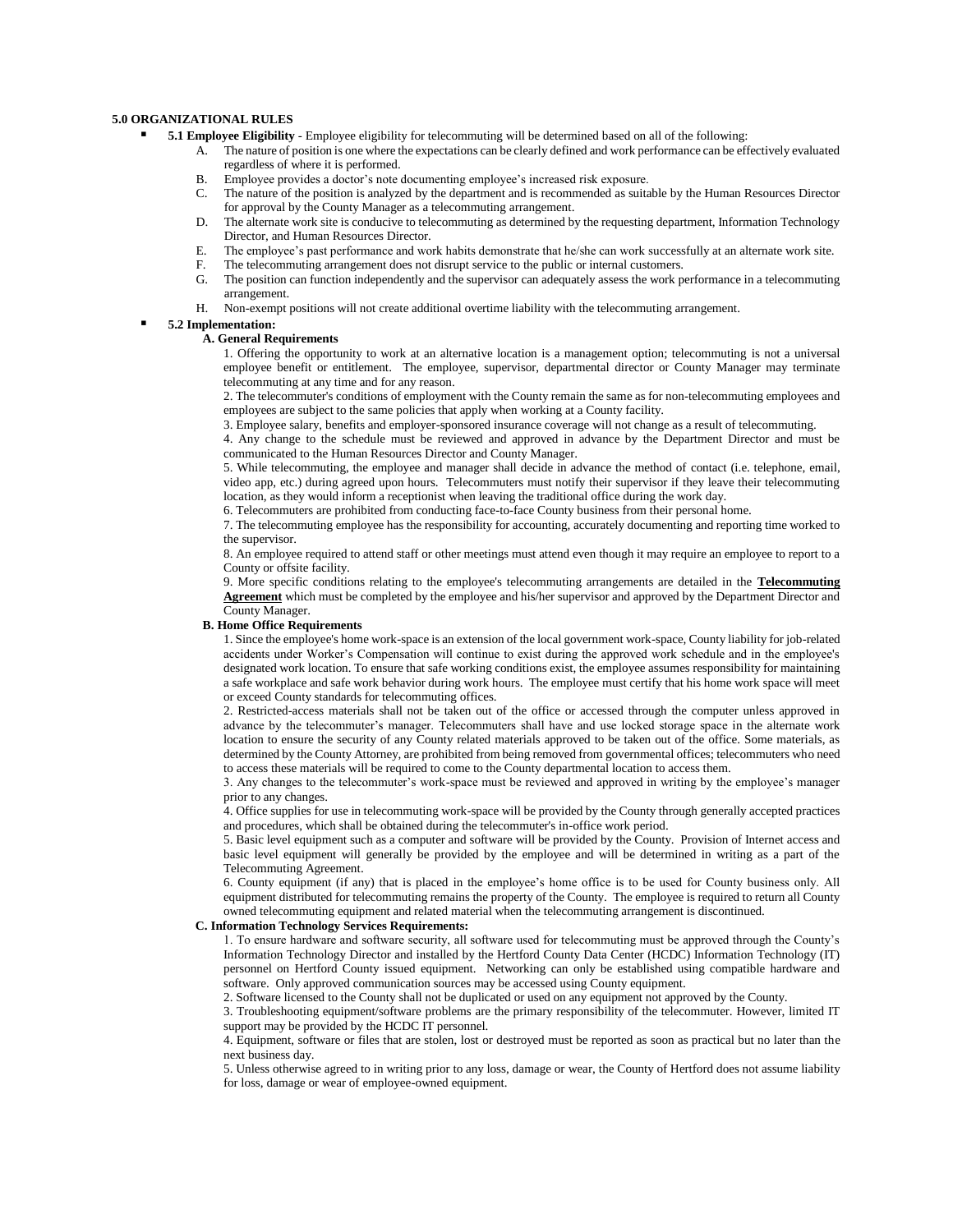**5.3** It is not possible to identify all of the situations that may arise from a specific telecommuting relationship. As such, issues will be addressed on a case by case basis and may not be binding to other arrangements.

#### **6.0 PROCEDURES**

- 6.1-The Department Director will assess the nature of the position's roles and responsibilities. The Department Director will determine the compatibility of the position's roles and responsibilities as well as the incumbent's past performance to determine suitability for telecommuting in accordance with the requirements of this policy.
- 6.2-Employee shall provide a doctor's note stating medical condition.
- 6.3-If, after completing an assessment, the Department Director is prepared to recommend a telecommuting arrangement, he/she will complete a Telecommuting Agreement form.
- 6.4-The Department Director will submit the recommended Telecommuting Agreement to the Human Resources Director and County Manager for consideration and determination.

### **7.0 APPENDIX, APPENDICES**

Temporary Telecommuting Agreement

### **Temporary Telecommuting Agreement**

The following constitutes an agreement between the County of Hertford and

[Employee] agrees to adhere to the applicable guidelines and policies of the temporary telecommuting program. The County concurs with the employee's participation and agrees to adhere tothe applicable guidelines and policies.

#### **Terms and Conditions**

The temporary telecommuting agreement is subject to the following terms and conditions:

|               | <b>Duration</b> - This agreement will be valid for a period of                                          | <i>specify</i> | term] | beginning                      |
|---------------|---------------------------------------------------------------------------------------------------------|----------------|-------|--------------------------------|
| <sub>on</sub> | [start date] and ending on                                                                              |                |       | fend datel. At the end of that |
|               | time, both parties will participate in a review, which may result in the reactivation of the agreement. |                |       |                                |

**Work hours** - The employee's work hours and work location are specified at the end of this agreement.

**Conditions of employment** - The conditions of employment with the County remain the same as for non- telecommuting employees and employees are subject to the same policies that apply when working at a County facility.

**Pay and attendance** - The employee's salary, benefits and employer-sponsored insurance coverage will not change as a result of telecommuting.

**Leave** - Employees must obtain approval before taking leave in accordance with established County Personnel Policies and Department policy and procedures. By signing this form, the employee agrees to follow established procedures for requesting and obtaining approval of leave.

**Overtime** - The employee will continue to work in pay status while working at the home office or alternate location.

By signing this agreement, the non-exempt employee agrees that failing to obtain proper approval from his/her supervisor for overtime work may result in removal from the telecommuting program and/or corrective action up to and including dismissal. Time worked after generally scheduled hours will be compensable according to the Fair Labor Standards Act and County policy.

**County-owned equipment** - In order to effectively perform their assigned tasks, the employee agrees to only use County issued equipment at the telecommuting location. Equipment will be protected against damage and unauthorized use. Equipment will be serviced and maintained by the County. Any equipment provided by the employee will be at no cost to the County and will be maintained by the employee. Equipment provided by the County (if any) will be serviced and maintained by the County.

 **Inspection** - The County reserves the right to inspect any County issued equipment to ensure it is being used solely by the employee and for County business only.

 **Liability** - The County of Hertford will not be liable for damages to the employee's property that results from participation in the telecommuting program.

 **Reimbursement** - The County will not be responsible for any operating costs, home maintenance, or any other incidental cost (e.g., utilities) whatsoever, associated with the use of the employee's residence. The employee will be reimbursed for authorized business expenses incurred while conducting business for the County in the same manner as if working at a County facility.

 **Workers' Compensation** - The employee is covered under the Workers' Compensation Law if injured in the course of performing official duties at the telecommuting location.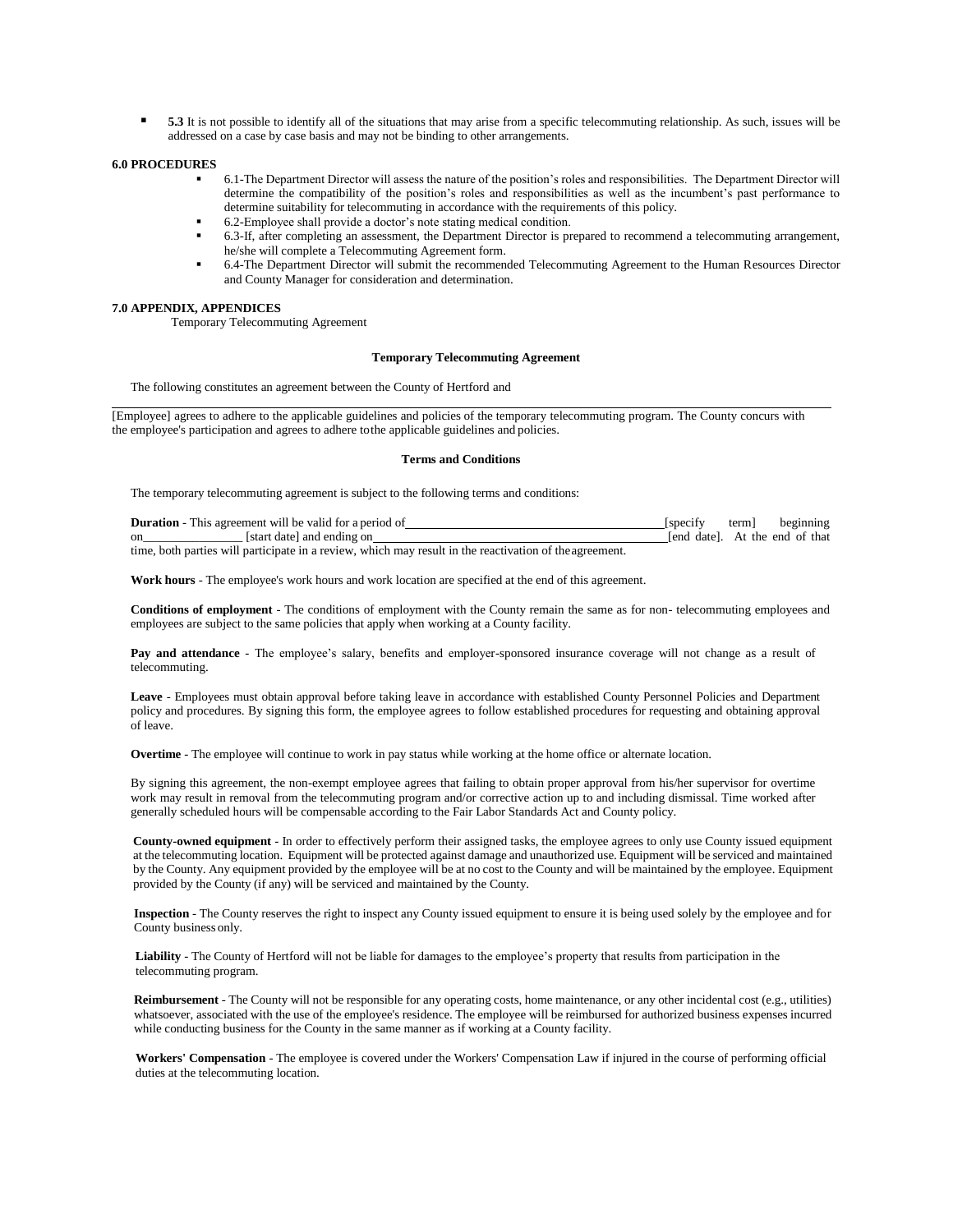**Work assignments** - The employee will meet with his/her immediate supervisor to receive assignments and to review completed work as necessary or appropriate. The employee will complete all assigned work according to work procedures mutually agreed upon by the employee and the immediate supervisor according to guidelines and standards stated in the employee's performance plan.

 **Employee evaluation** - The employee's performance evaluation will be conducted according to the Personnel Policy regarding Performance Planning and Appraisal Program.

 **Records** - The employee will apply approved safeguards, including a locked file cabinet or box, to protect the County's records from unauthorized disclosure or damage. Work done at the telecommuting location is considered County business. All records, papers, computer files, and correspondence must be safeguarded for their return to the primary County work location. No records may be duplicated or saved on non-county equipment unless authorized in writing by the Department Director.

 **Performance location** - The employee agrees to limit performance of assigned duties to the primary County work location or to the approved alternate work location. Failure to comply with this provision may result in termination of the telecommuting agreement and/or other appropriate disciplinary action. Meetings required by the County or the Department must be attended.

#### **Statement of Understanding**

The following hours and locations are agreed to in support of the Temporary Telecommuting Agreement.

| <b>Work Location:</b> |  |
|-----------------------|--|
|                       |  |
|                       |  |

#### **General Work Hours**

| Day of Week | Hours<br>From | <b>Hours To</b> | Location (home, office, other) |
|-------------|---------------|-----------------|--------------------------------|
| Monday      |               |                 |                                |
| Tuesday     |               |                 |                                |
| Wednesday   |               |                 |                                |
| Thursday    |               |                 |                                |
| Friday      |               |                 |                                |
| Saturday    |               |                 |                                |
| Sunday      |               |                 |                                |

#### **Additional Conditions or Specifics**

(Schedule flexibility, who will supply equipment, method/time of communication, meetings, etc.):

#### **Signatures:**

| County Manager Approval  | Date |  |
|--------------------------|------|--|
| Human Resources Approval | Date |  |
| Department Head Approval | Date |  |
| Manager/Supervisor       | Date |  |
| Employee                 | Date |  |

### **Employee Information:**

| Name                |  |
|---------------------|--|
| <b>Address</b>      |  |
| City, State and Zip |  |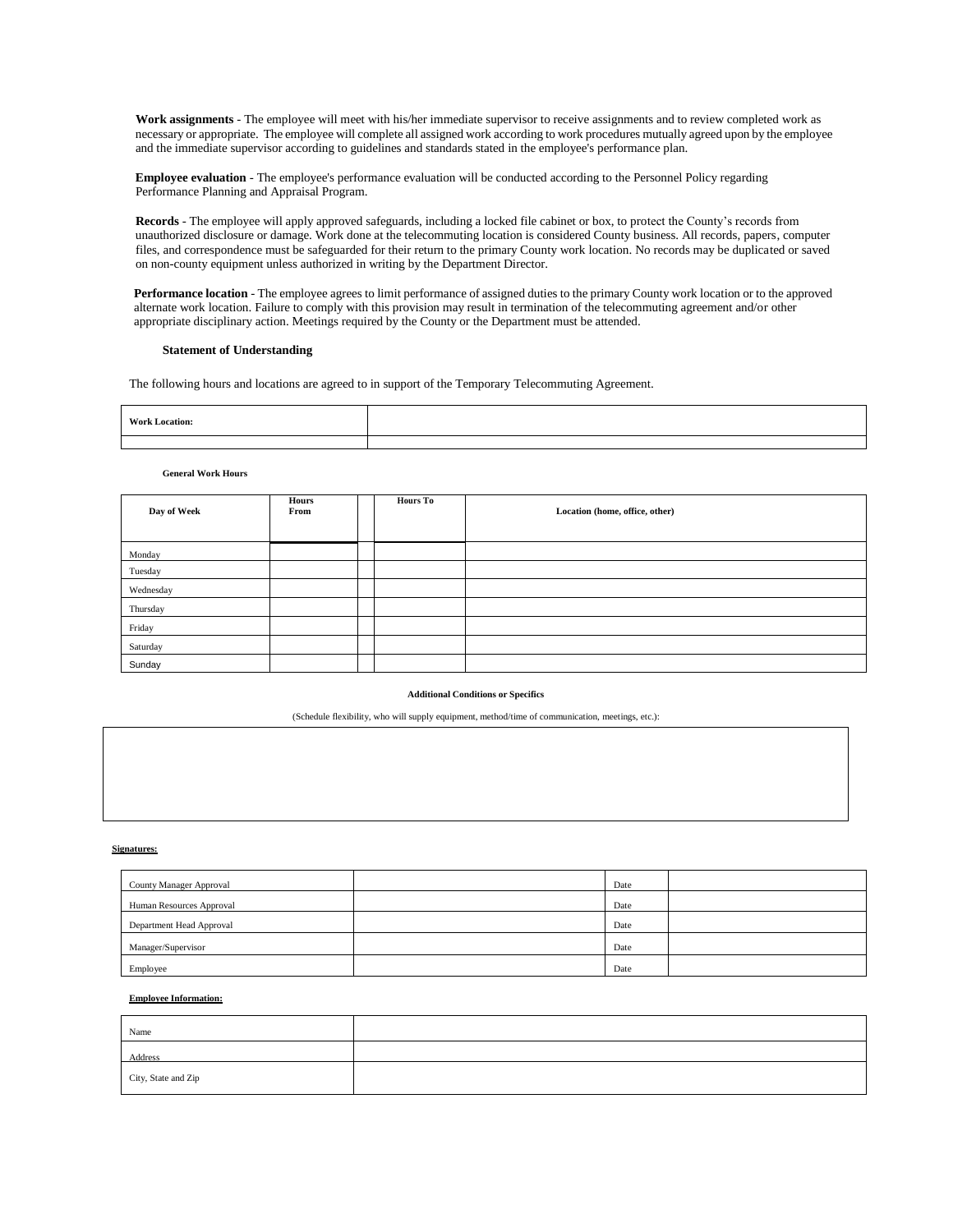On a motion by Com. Lassiter and a second by Com. Douglas, the Board unanimously approved Families First Coronavirus Response Act (FFCRA) Option D as the amendment to the Hertford County Personnel Ordinance.

## **HERTFORD COUNTY PERSONNEL ORDINANCE AMENDMENT IN ACCORDANCE WITH THE FAMILIES FIRST CORONAVIRUS RESPONSE ACT (FFCRA)**

In accordance with the Families First Coronavirus Response Act (FFCRA), Hertford County will provide leave for all employees, with the exception of contracted employees, to address employee sick leave due to COVID-19 related reasons. Leave under this policy consists of the following:

### **A. COVID-19 Sick Leave**

1. Eighty (80) hours of paid sick leave for a full-time employee who is "Sick", related to COVID-19, as defined below:

"Sick" for purposes of this Section A, means the employee is unable to work (or telework) due to one or more of the following reasons:

- (a) being subject to a federal, state, or local quarantine order related to COVID-19;
- (b) having been advised by a health care provider to self-quarantine;
- (c) experiencing symptoms of COVID-19 and is seeking a diagnosis;
- (d) caring for an individual that is subject to an order for quarantine; or,
- (e) caring for the employee's son or daughter because the child's school is closed and/or their regular caregiver is unavailable, for a COVID-19 related reason.
- (1) This leave will replace all of the employee's wages up to a maximum of \$511 per day, not to exceed \$5,110 per employee, for their own use (subsections a, b, and c above)
- (2) If the employees' absence is necessitated by caring for others (subsections d and e above) the cap is two thirds of the employees' wages up to a maxim of \$200 per day, not to exceed \$2,000 per employee.
- 2. Part-time employees are entitled to be paid COVID-19 Sick leave on a pro rata basis calculated based upon the number of hours that such part-time employee works on average every two weeks.

## **B. COVID-19 Family Leave**

- 1. Twelve (12) weeks of paid family leave for employees, who have been employed for at least 30 days, to care for a minor child, in the event of the closure of the child's school or if the child's regular childcare provider is unavailable due to the COVID-19 public health emergency.
	- a) The first ten (10) days are unpaid; however, an employee can utilize paid sick leave under this policy, or any other accrued but unused sick or other paid time off, to offset the first 10 unpaid days.
	- b) This leave will replace at least two-thirds of the employee's wages up to a maximum of \$200 per day, not to exceed \$10,000 per employee.
	- c) Part-time employees are eligible on a pro rata basis, calculated based on the average number of hours worked during the previous six months before taking leave.
- 2. Pursuant to Section 3105 of the FFCRA, COVID-19 Family Leave is excluded and not available to Hertford County EMS personnel or law enforcement officers.

Employees shall request leave under this policy in accordance with current leave request policies/procedures.

Employees will have to notate time used under this policy on a revised timesheet.

This FFCRA Policy is effective as of April 2, 2020, and expires on December 31, 2020, unless extended.

Adopted: April 6, 2020

\_\_\_\_\_\_\_\_\_\_\_\_\_\_\_\_\_\_\_\_\_\_\_\_\_\_\_\_\_\_\_\_\_\_\_\_ The Honorable Ronald J. Gatling, Chairman Hertford County Board of Commissioners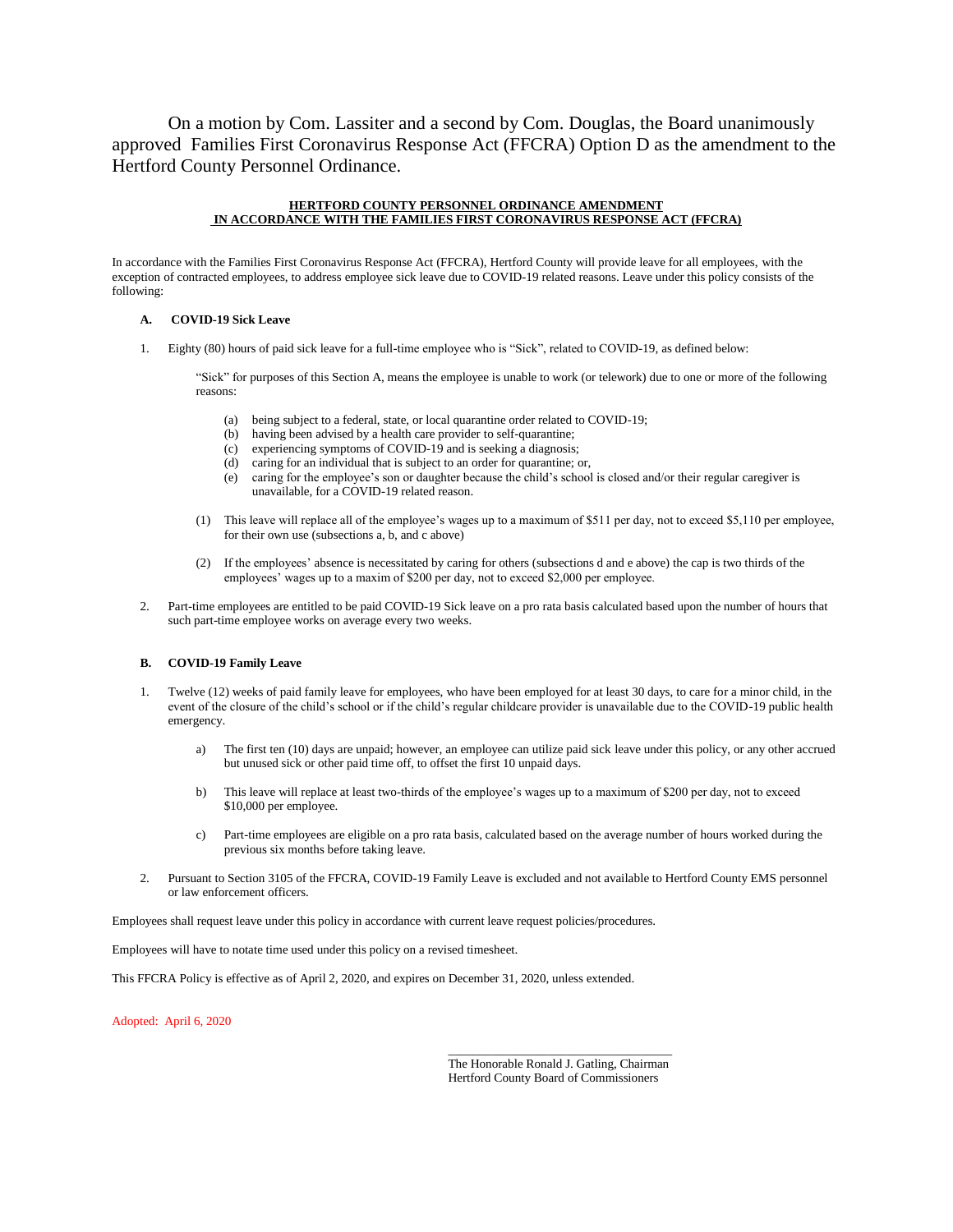On a motion by Com. Lassiter and a second by Com. Douglas, the Board unanimously approved the Terms of Extension of employment of David B. Cotton as Hertford County Interim County Manager.



## **TERMS OF EXTENSION OF EMPLOYMENT OF DAVID B. COTTON AS HERTFORD COUNTY INTERIM COUNTY MANAGER**

- (1) Cotton will be hired as an employee (not a 1099 self-employed contractor) of Hertford County, who is eligible to participate in the NC Local Government Retirement System.
- (2) Cotton will serve as Interim County Manager from April 1, 2020 June 30, 2020.
- (3) Cotton will attend all meetings of the Board of Commissioners, whether regular or special, as well as any necessary work sessions, committee meetings, or other County agency board meetings, if required.
- (4) Cotton will generally work during normal business hours of Hertford County (8:30 AM 5:00 PM), Monday through Thursday each week; Cotton will generally not work on Fridays.
- (5) This term of employment will begin as of April 1, 2020, and end on June 30, 2020, unless a full-time County Manager is hired, whichever occurs first; Cotton and the County may extend the term beyond June 30, 2020, upon mutual agreement.
- (6) It is understood that Cotton will continue to evaluate other potential offers of employment, but that Cotton will give Hertford County a minimum of a thirty (30) day notice should Cotton decide to leave for other employment, or for any other reason, prior to June 30, 2020; should Hertford County decide to terminate Cotton's services prior to June 30, 2020 in order to hire a full-time County Manager, Cotton will be given a minimum of two (2) weeks' notice; should Hertford County decide to terminate Cotton's services prior to June 30, 2020, for any other reason, Cotton will be given a minimum of thirty (30) days' notice.
- (7) Hertford County will reimburse Cotton the prevailing IRS rate for travel to and from Cotton's residence to Winton, as well as mileage for any other duties and responsibilities required for the position; Hertford County will reimburse Cotton for lodging expenses in Hertford County up to a maximum of three hundred dollars (\$300.00) per week, as such travel and lodging is for the convenience of the employer; travel and lodging expenses will be reimbursed monthly following submission of claim paperwork.
- (8) Cotton will not receive annual leave, personal leave, sick leave, holiday pay, or other leave benefits given to other employees, as Cotton will be paid on an hourly basis for hours actually worked; it is understood that, from time to time, Cotton's services may be performed at a location other than Winton, N.C., such as at or from his residence, provided such arrangement is approved by the Board Chair.
- (9) Cotton is declining health insurance coverage as an employee for the period April 1-April 30, 2020, but Hertford County shall provide employee health insurance group coverage beginning May 1, 2020.
- (10) Cotton's only compensation shall be an hourly rate of sixty dollars (\$60.00) per hour, to be disbursed according to the County payroll cycle, and any required retirement system contributions.

David Cotton **Date** 

\_\_\_\_\_\_\_\_\_\_\_\_\_\_\_\_\_\_\_\_\_\_\_\_\_\_\_\_\_\_ \_\_\_\_\_\_\_\_\_\_\_\_\_\_\_\_\_

Ronald G. Gatling, Chairman Date Hertford County Board of Commissioners

\_\_\_\_\_\_\_\_\_\_\_\_\_\_\_\_\_\_\_\_\_\_\_\_\_\_\_\_\_\_ \_\_\_\_\_\_\_\_\_\_\_\_\_\_\_\_\_

On a motion by Com. Douglas and a second by Com. Lassiter, the Board unanimously approved to return to Closed Session.